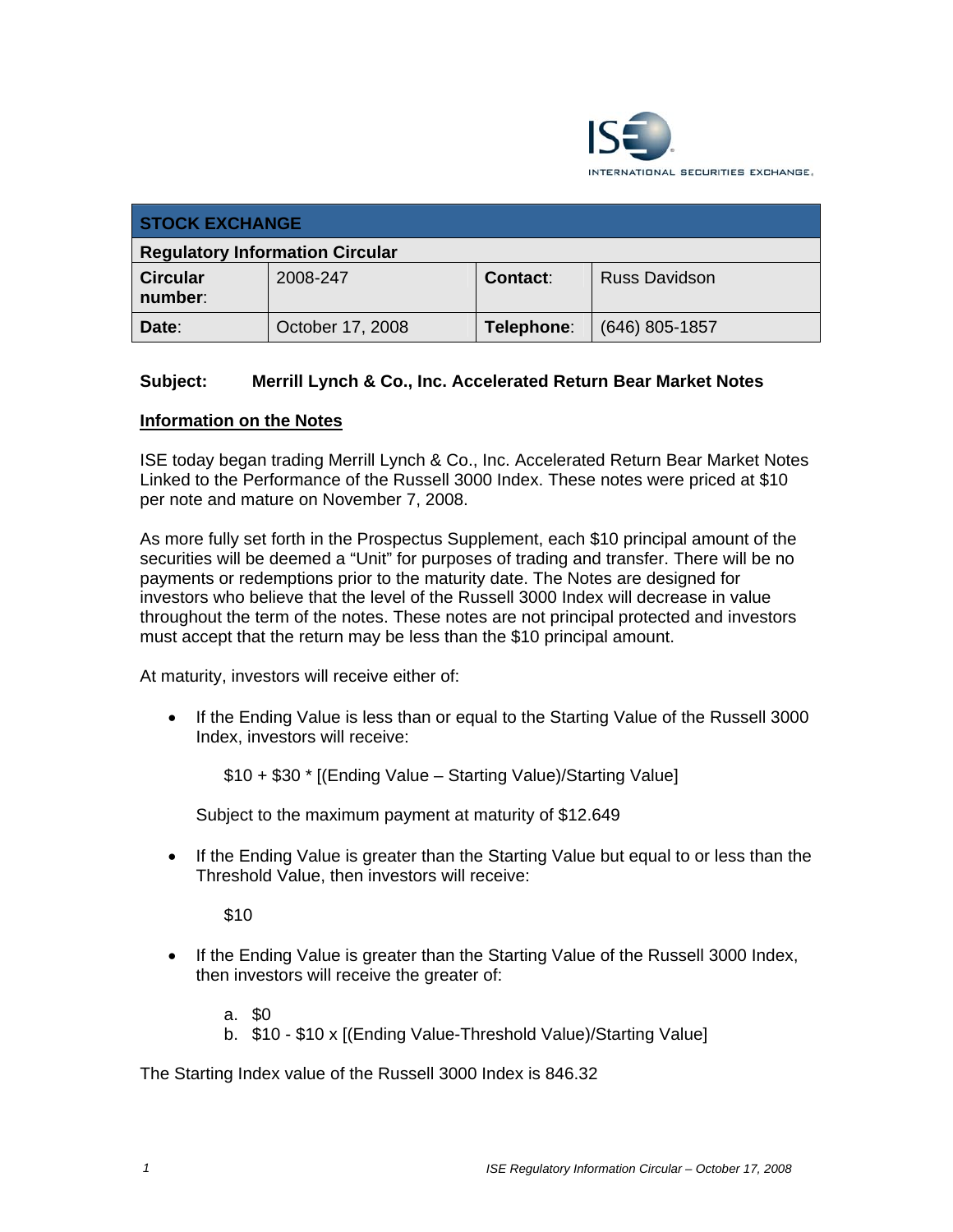The Threshold Value equals: 930.952

It is expected that the market value of the RTC will depend substantially on the value of the Russell 3000 Index and can be affected by a number of other interrelated factors including, among other things: the general level of interest rates, the volatility of the Index, the time remaining to maturity, the dividend yields of the stocks comprising the Index, and the credit ratings of the Issuer.

Contact your Tax Advisor for information concerning taxation.

Trading in the shares on ISE is on a UTP basis and is subject to ISE equity trading rules. The shares will trade from 9:00 a.m. until 4:00 p.m. Eastern Time. Equity Electronic Access Members ("Equity EAMs") trading the shares during the Pre-Market Session are exposed to the risk of the lack of the calculation or dissemination of underlying index value or intraday indicative value ("IIV"). For certain derivative securities products, an updated underlying index value or IIV may not be calculated or publicly disseminated in the Pre-Market hours. Since the underlying index value and IIV are not calculated or widely disseminated during Pre-Market hours, an investor who is unable to calculate implied values for certain derivative securities products during Pre-Market hours may be at a disadvantage to market professionals.

Equity EAMs also should review NASD Notice to Members 03-71 for guidance on trading these products. The Notice reminds members of their obligations to: (1) conduct adequate due diligence to understand the features of the product; (2) perform a reasonable-basis suitability analysis; (3) perform customer-specific suitability analysis in connection with any recommended transactions; (4) provide a balanced disclosure of both the risks and rewards associated with the particular product, especially when selling to retail investors; (5) implement appropriate internal controls; and (6) train registered persons regarding the features, risk and suitability of these products.

**This Regulatory Information Circular is not a statutory Prospectus. Equity EAMs should consult the Trust's Registration Statement, SAI, Prospectus and the Fund's website for relevant information.**